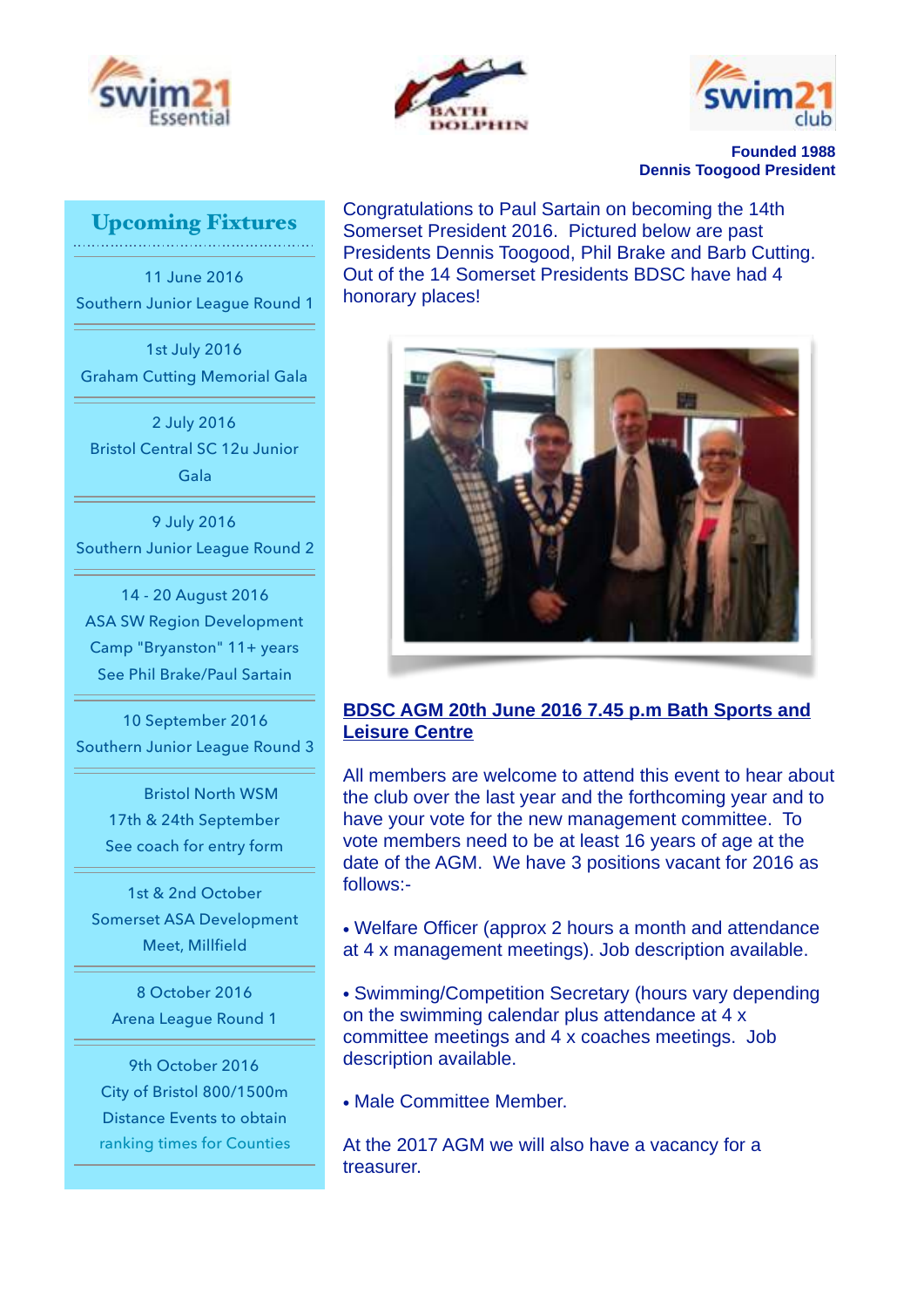





If you are interested in any of the positions available please see Paul Sartain or Sue Woolley.

### **Facebook/Twitter/Instagram**

Communication to members will be via email in the first instance but we are also using the following 3 social media sites to communicate information. We are hoping for the old website to be online very shortly with a new and improved version by the end of September 2016.

Bath Dolphin SC **and Contact Contact Contact Contact Contact Contact Contact Contact Contact Contact Contact Contact Contact Contact Contact Contact Contact Contact Contact Contact Contact Contact Contact Contact Contact C** 

bathdolphinsc

# **Graham Cutting Gala 1st July 2016**

This annual event will be held at Bath Sports & Leisure Centre on 1st July 2016. All swimmers eligible to enter and can do races in all 4 strokes. Sign up sheets are now available at the desk on Tuesdays or see you coach.

A big well done to our younger swimmers in our Teaching Group held at Kingswood Pool on Friday's. The following swimmers received their Stage 4 Badge.

Pia. L Emily. W Malika. V Gala. M

Congratulations to Lily Enright who completed a 5k swim for Sport Relief and raised £250.

# **Salisbury Open Meet 5th June 2016 - Message from Phil and Steve**

A team of 36 swimmers from Bath Dolphin descended on the 5 Rivers Leisure Centre in Salisbury for their annual Open Meet.

A superb series of swims from all the swimmers produced a total of 37 medals! 11 Gold, 15 Silver and 11 Bronze.

I was so privileged to be there and watch our swimmers give their all in pursuit of PB's and medals. Some of the younger swimmers were competing for the very first time - and came away with medals! Two swimmers, Ellie and Rebecca, came from our teaching groups to race in their very first Open.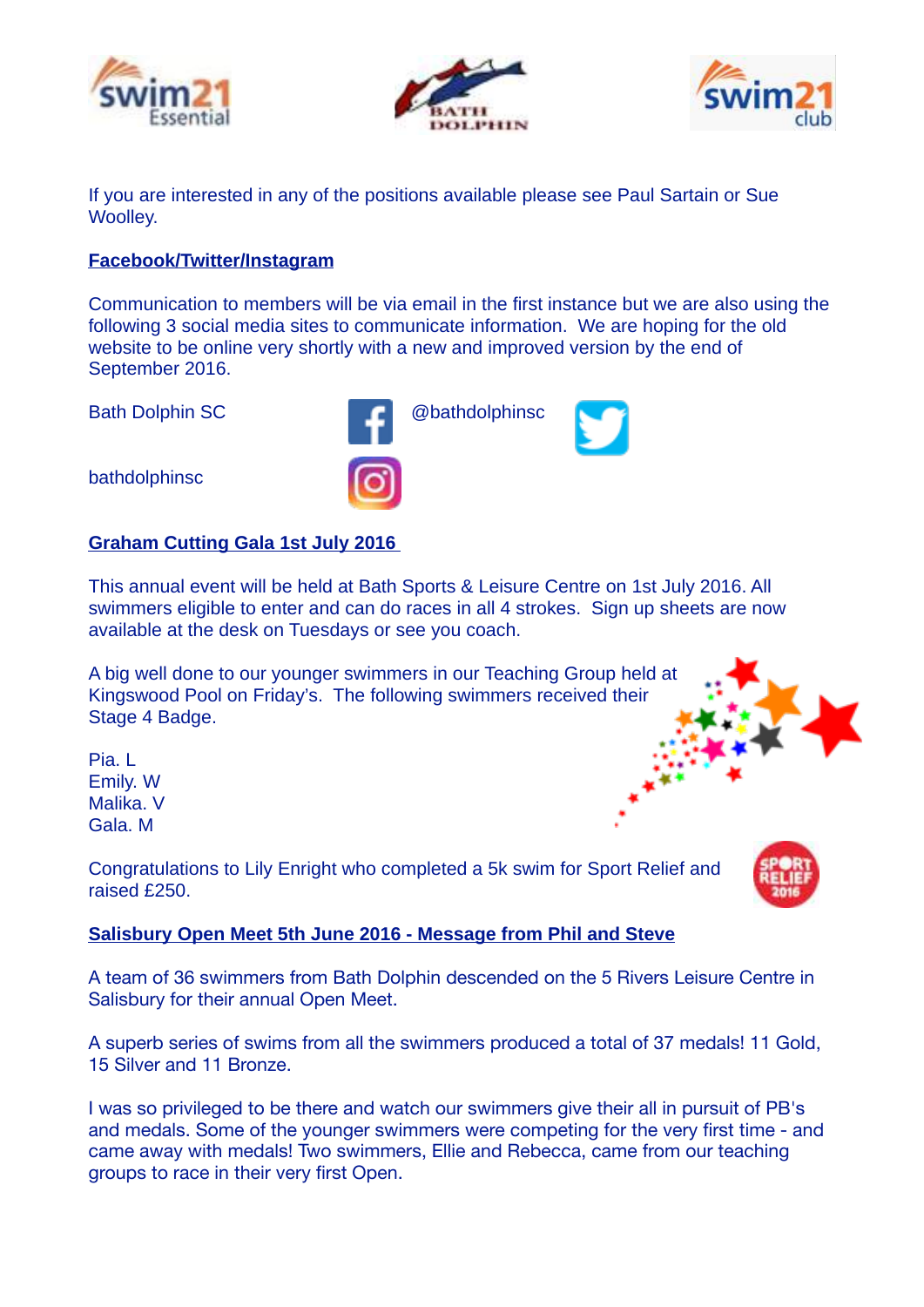





All 36 swimmers' produced PB's, and at the end of a long, hot day, as usual at gala's, they were still swimming their hearts out to achieve a PB.

I would have to mention every swimmer by name to do them justice, but they can **ALL** feel very proud of their achievements and I'm sure they can all use this Open as a springboard to a much higher level of competition and podium placing's.

The previous weekend, 2 of our swimmers', Molly and Stan, competed at The Southwold Open Meet and Molly came away with 2 silver medals and Stan a very creditable 4th place. *Phil*

A big thank you to all the swimmers who swam in the Salisbury Open, it was an absolute pleasure to be part of such a memorable day. All your hard work in training was very evident from the amazing swims you pulled out, the starts and turns were awesome. Well done to each and every one of you. *Steve*

#### **New BDSC Swim Bags**

A welcome addition to the club kit our fabulous TYR bags!



# **Summer Pool Swimming Timetable**

Friday 29 July 16 last session at Bath Sports & Leisure Centre (BSLC) & Kingswood School.

Saturday 30 July 16 last early morning squad training session at Monkton Combe.

Sunday 31 July to Tuesday 9 August 16 - no swimming '**2 week shut down'.** 

#### **Sessions Restart**

Tuesday 16 Aug 16 BSLC Squad & Teaching Level 6 to 10 Junior Squad Kingswood School.